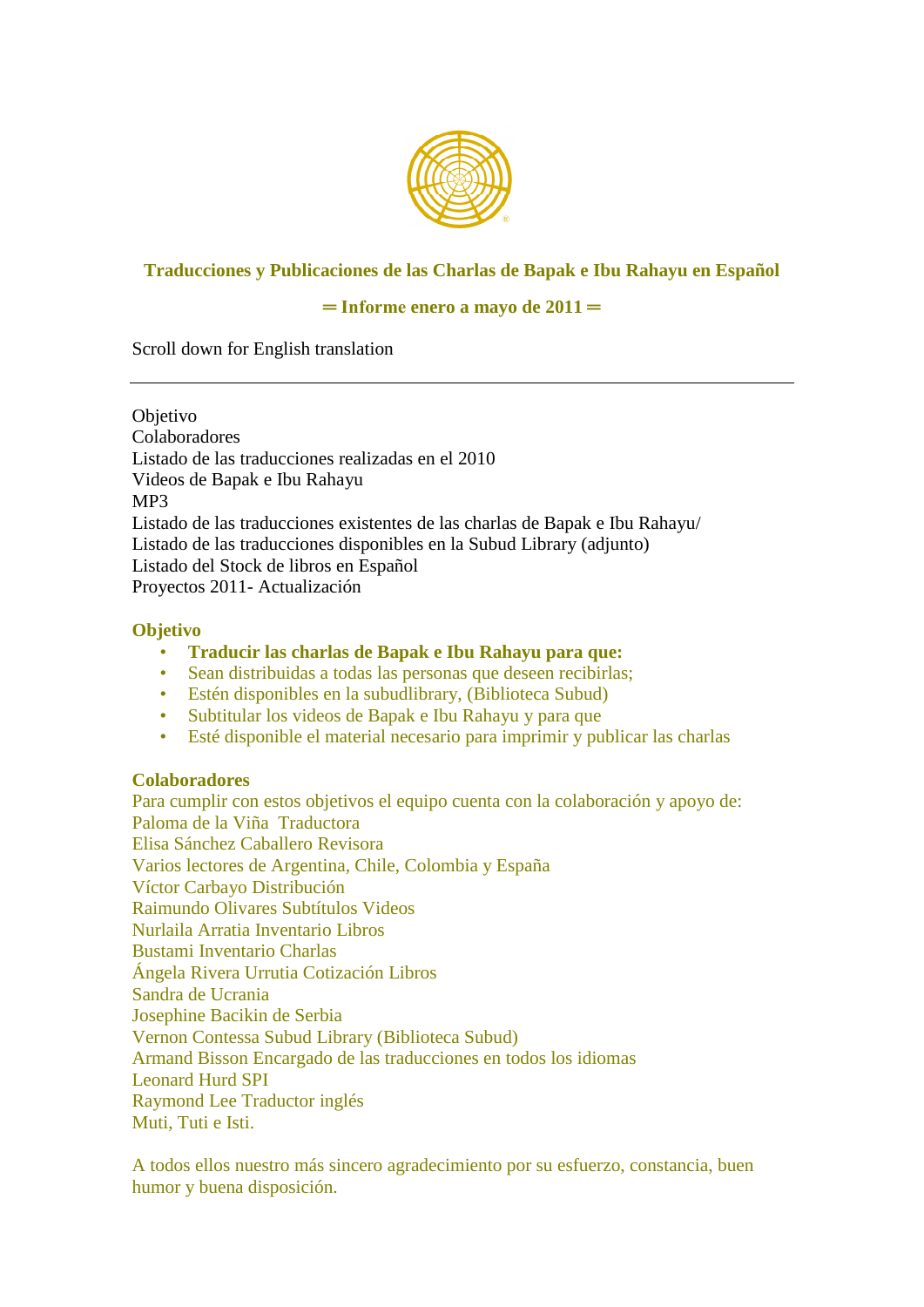### **Breve resumen**

Desde enero de 2011 a mayo de 2011 se tradujeron **15 charlas de** Bapak y **una** charla de Ibu. Se subtitularon **2** videos de Ibu y se subieron a la Biblioteca Subud esos dos videos, **13 archivos** MP3 y **65** charlas.

A continuación se encuentra el detalle de lo anterior:

## **Listado de las traducciones desde enero de 2011 a mayo 2011**

 Bapak – **15 charlas**: Volumen 21 charla 6 - 68 LAX 3 Volumen 21 charla 7 – 68 YVR 1 Volumen 21 charla 8 – 68 YVR 2 Volumen 21 charla 9 – 68 YVR 3 Volumen 21 charla 10 – 68 YVR 4 Volumen 21 charla 11 – 68 SFO 2 Volumen 21 charla 12 – 68 SFO 3 Volumen 21 charla 13 – 68 SFO 4 Volumen 21 charla 14 – 68 HNL 2

Volumen 9 charla 6 - 63 RIO 4 Volumen 9 charla 7 – 63 RIO5 Volumen 9 charla 8 - 63 NIT 2 Volumen 9 charla 9 – 63 MIA 1 Volumen 9 charla 10 - 63 MIA 2 Volumen 9 charla 11 – 63 NYC 1

 $\bullet$  Ibu Rahayu – 1 charla: 10 JOG 2

## **Videos de Bapak e Ibu Rahayu**

El año pasado fuimos los pioneros subtitulando 1 video de Bapak y otro video de Ibu. Este año ya subtitulamos 2 videos de Ibu **10 CHC 3** y **10 SRG 1**.

Actualmente estamos trabajando con el equipo ruso y Dios mediante tendremos subtitulado al ruso el video **07 PAM 1** para la reunión de Zona 4. Esta iniciativa tiene el propósito de alentar a otros idiomas a subtitular los videos.

Esperamos subtitular el video **81 LAX 1** antes de fin de año.

## **MP3**

Comprobamos alrededor de 90 grabaciones en Español para subirlas a la Biblioteca Virtual. 13 de esas grabaciones ya están disponibles en la Biblioteca Subud.

## **Listado de las traducciones existentes de las charlas de Bapak e Ibu Rahayu + Listado de las traducciones disponibles en la Subud Library.**

El listado que encontrarán como archivo adjunto contiene las traducciones definitivas y las traducciones provisionales que existen. En el mismo listado encontrarán una columna que muestra si la charla está disponible online en la Biblioteca Subud.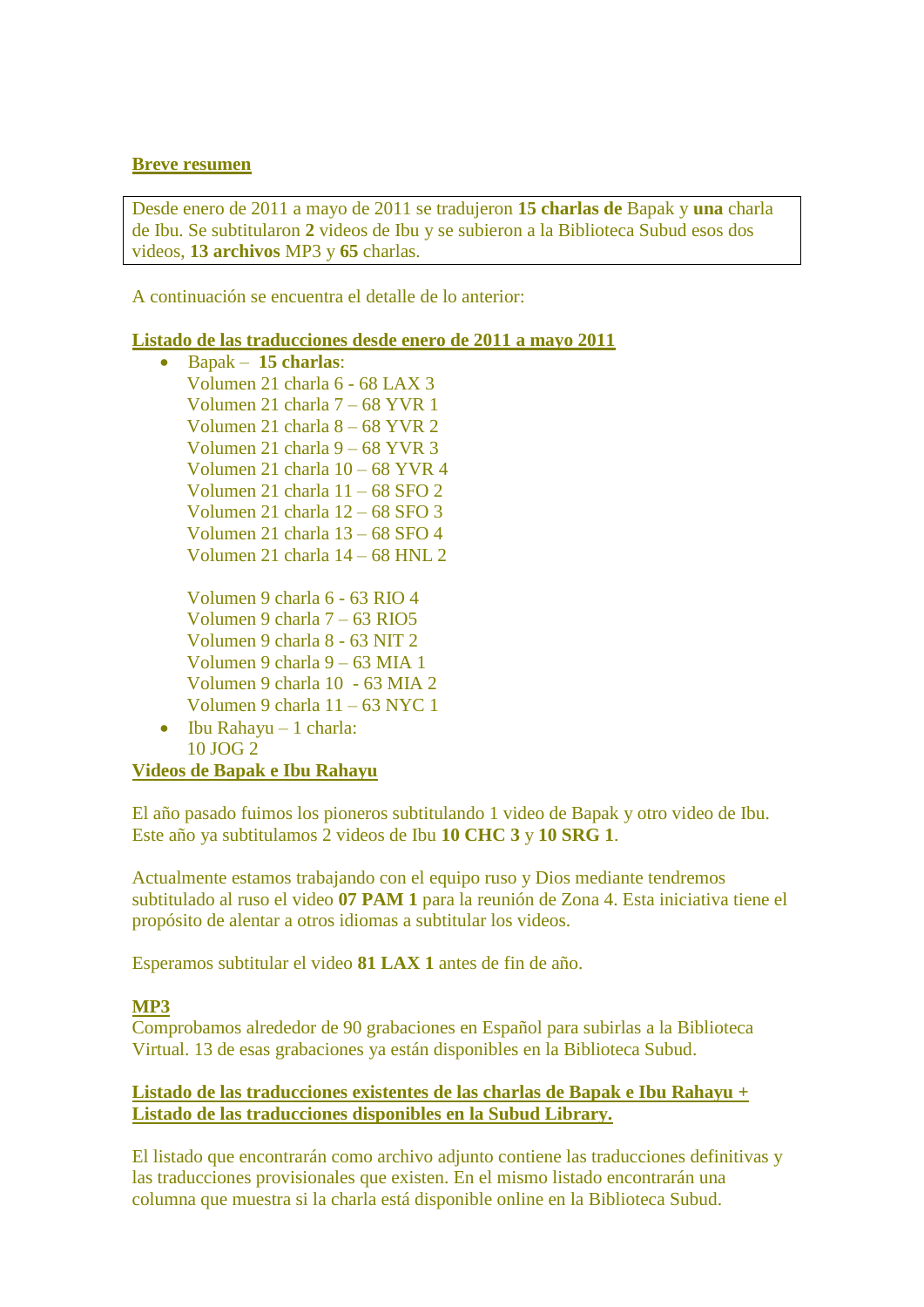Desde enero de 2011 a mayo de 2011 se subieron **65 charlas**

## **54 charlas de Bapak**.

 charlas Vol. 7 desde la #3 hasta la #21 charlas Vol. 8 desde la #1 hasta la #10 charlas Vol. 21 desde la #6 hasta la # 14 charlas Período 1985-1987 – Traducciones Provisionales

### **11 charlas de Ibu**

**1** charla Ibu 10 JOG 1 **1** charla Ibu 10 CHC 2 **9** charlas – Ibu 2006- (3 Tokio · 3 Bangalore 1 Cilandak. 1 Bandung 1 Surabaya)

Podrán identificar fácilmente estas charlas en el listado adjunto ya que están marcadas en verde.

### **Listado del Stock de libros en Español**

Nada que informar ya que este listado se actualiza una vez al año en diciembre.

## **Proyecto 2011 - Actualización**

Para el año 2011 estimamos:

Terminar de traducir y distribuir el volumen 20 (en proceso) y el volumen 21 de las charlas de Bapak. Listo Traducir y distribuir el Volumen 9. Nuevo Objetivo. Estará listo a fin de año

Subir a la Subud Library todo el Volumen 7 listo y Volumen 8 de las charlas de Bapak. (10 charlas listas) Subir a la Subud Library las charlas que faltan para completar el año 2006 de las charlas de Ibu. Listo

Subtitular al menos un DVD de Bapak y otro de Ibu. En lo que va del año se subtitularon 2 charlas de Ibu (10 SRG 1 y 10 CHC3) Listo Esperamos subtitular 81 LAX 1 antes de fin de año Subtitular el video 07 PAM 1 al ruso. Nuevo objetivo.

Subir los DVD subtitulados a la Subud Library. Listo Subir las charlas en MP3 a la Subud Library. 13 charlas listas

En nombre del Equipo de Traducciones y Publicaciones en Español les agradecemos todo el apoyo que nos brindan.

Elisa Sánchez Caballero Coordinadora del Equipo de Traducciones y Publicaciones de las charlas de Bapak e Ibu en Español.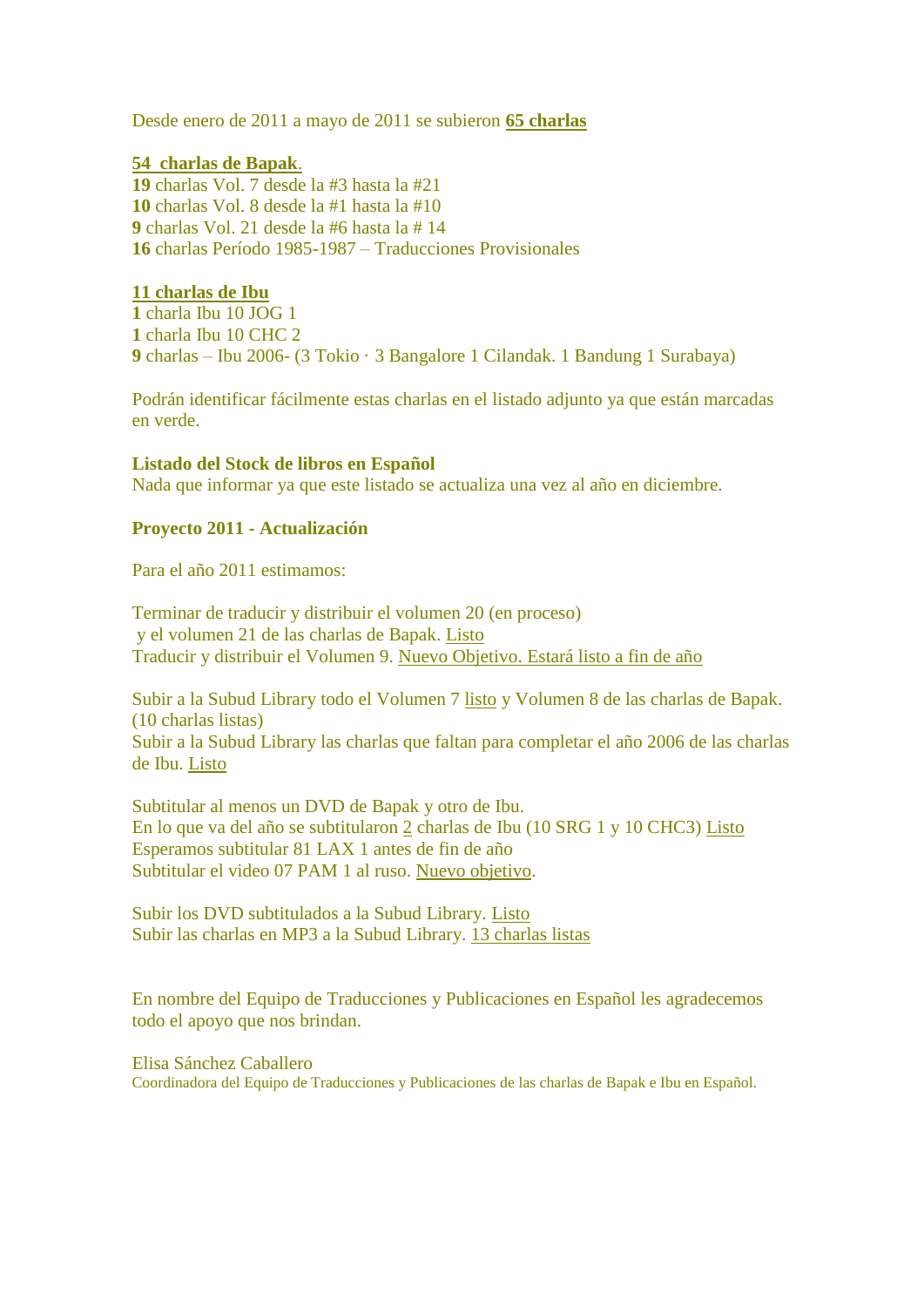# **Spanish Translations and Publications of Bapak´s and Ibu´s talks**

## **═ 2011 Report for WSC meeting ═**

**Objective** Collaborators List of translations from January to end of May 2011 Videos of Bapak and Ibu Rahayu MP3 List of the existing translations of Bapak´s and Ibu´s talks/ List of the talks available in the Subud Library (attach) List of the Stock of Spanish books in the Spanish speaking countries 2011 Projects - update

## **Objective**

- **Translate Bapak´s and Ibu´s talks so that:**
- They can be distributed to all members that wish to receive them;
- They are available in the Subud Library,
- Subtitle Bapak´s and Ibu Rahayu´s videos and
- To have the material to print and publish the talks.

### **Collaborators**

In order to fulfil these objectives the team has the collaboration and the support of: Paloma de la Viña Translator Elisa Sánchez Caballero Reviser Proof readers from Argentina, Chile, Colombia and Spain Víctor Carbayo Distribution Raimundo Olivares Video Subtitles Angela Rivera Urrutia - Colombia Nurlaila Arratia Books Inventory Bustami Chile – Talks inventory Josephine Bacikin –Serbia Sandra from Ukraine Vernon Contesta Subud Library Armand Bisson WSAE Leonard Hurd SPI Raymond Lee English translator Muti, Tuti and Isti.

To all of them we express our most sincere gratitude for the effort, commitment, good humour and good attitude.

### **Brief summary**

From January 2011 to May 2011 we have translated **15** Bapak´s talks and **one** Ibu´s talk. We subtitle **2** Ibu´s videos and upload the videos, **13** MP3 files and **65** talks to the Subud Library.

You can find the details of all this below: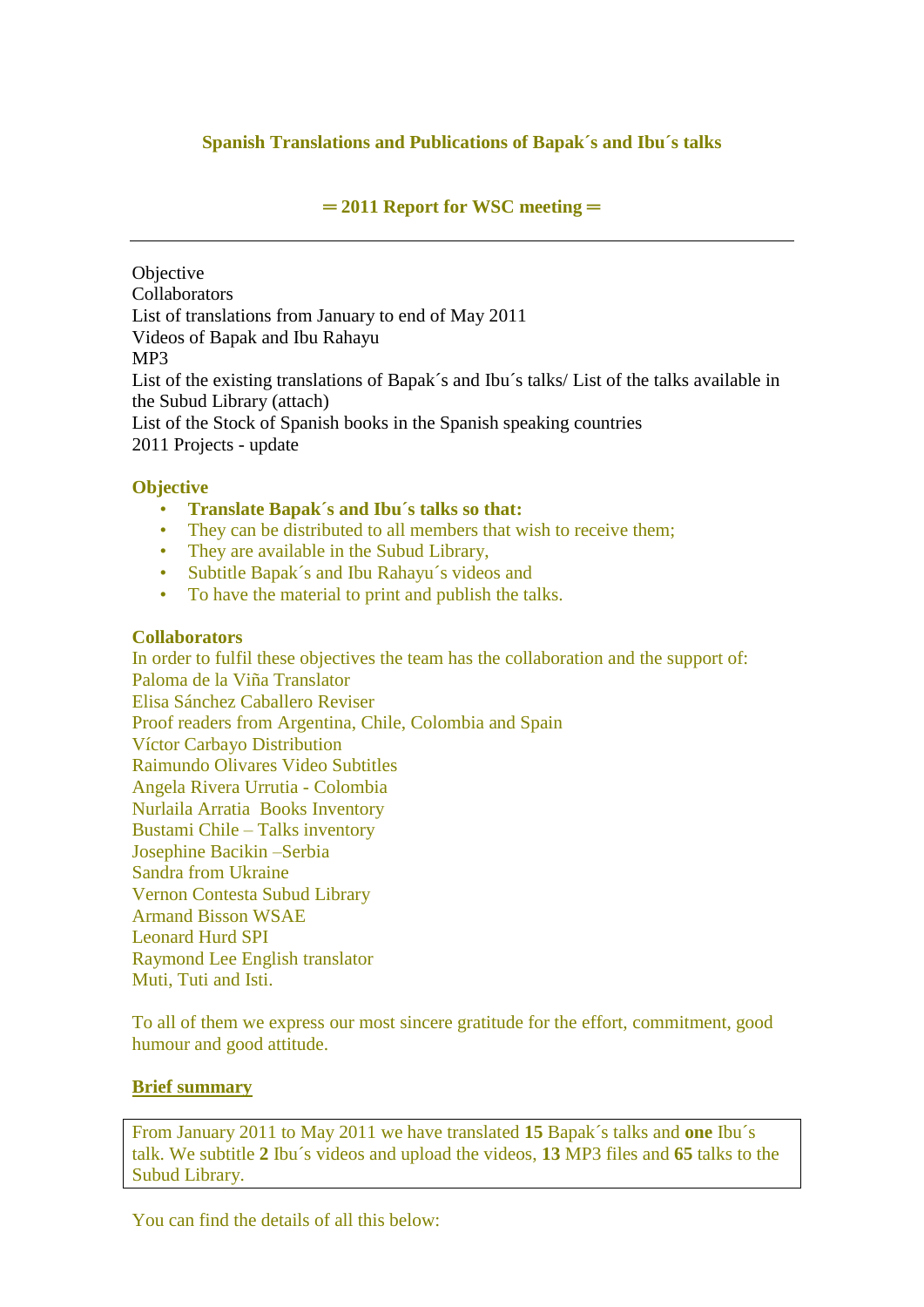## **List of the translations made from January 2011 to end of May 2011**

- Bapak **15** talks: Volumen 21 charla 6 - 68 LAX 3 Volumen 21 charla 7 – 68 YVR 1 Volumen 21 charla 8 – 68 YVR 2 Volumen 21 charla 9 – 68 YVR 3 Volumen 21 charla 10 – 68 YVR 4 Volumen 21 charla 11 – 68 SFO 2 Volumen 21 charla 12 – 68 SFO 3 Volumen 21 charla 13 – 68 SFO 4 Volumen 21 charla 14 – 68 HNL 2 Volumen 9 charla 6 - 63 RIO 4 Volumen 9 charla 7 – 63 RIO5 Volumen 9 charla 8 - 63 NIT 2 Volumen 9 charla 9 – 63 MIA 1 Volumen 9 charla 10 - 63 MIA 2 Volumen 9 charla 11 – 63 NYC 1
- $\bullet$  Ibu Rahayu 1 talk: 10 JOG 2

### **Videos of Bapak and Ibu Rahayu**

After the success of the Spanish Subtitle videos of last year this year we already subtitle 2 more videos of Ibu Rahayu **10 CHC 3** and **10 SRG 1**.

We are actually working with the Russian team and God willing we will have **07 PAM 1** subtitle in Russian for the next Zone 4 meeting.

We expect to subtitle **81 LAX 1** by the end of this year.

### **MP3**

We have checked around 90 talk's record in Spanish in order to upload them in the Subud Library. There are **13** of those talks already available in the SL.

## **List of the existing translations of Bapak´s and Ibu Rahayu´s talks + List of the translations available in the Subud Library**

The list that you will find attach, have the existing translations –provisional and definitive-. In the same list you will find a column indicating if that translation is available in the Subud Library.

From January 2011 to May 2011 we uploaded **65 talks** to the SL **54 Bapak´s** talks. talks Vol. 7 from #3 to #21 talks Vol. 8 from #1 to #10 talks Vol. 21 from #6 to # 14 talks Period 1985-1987 – Provisional translations